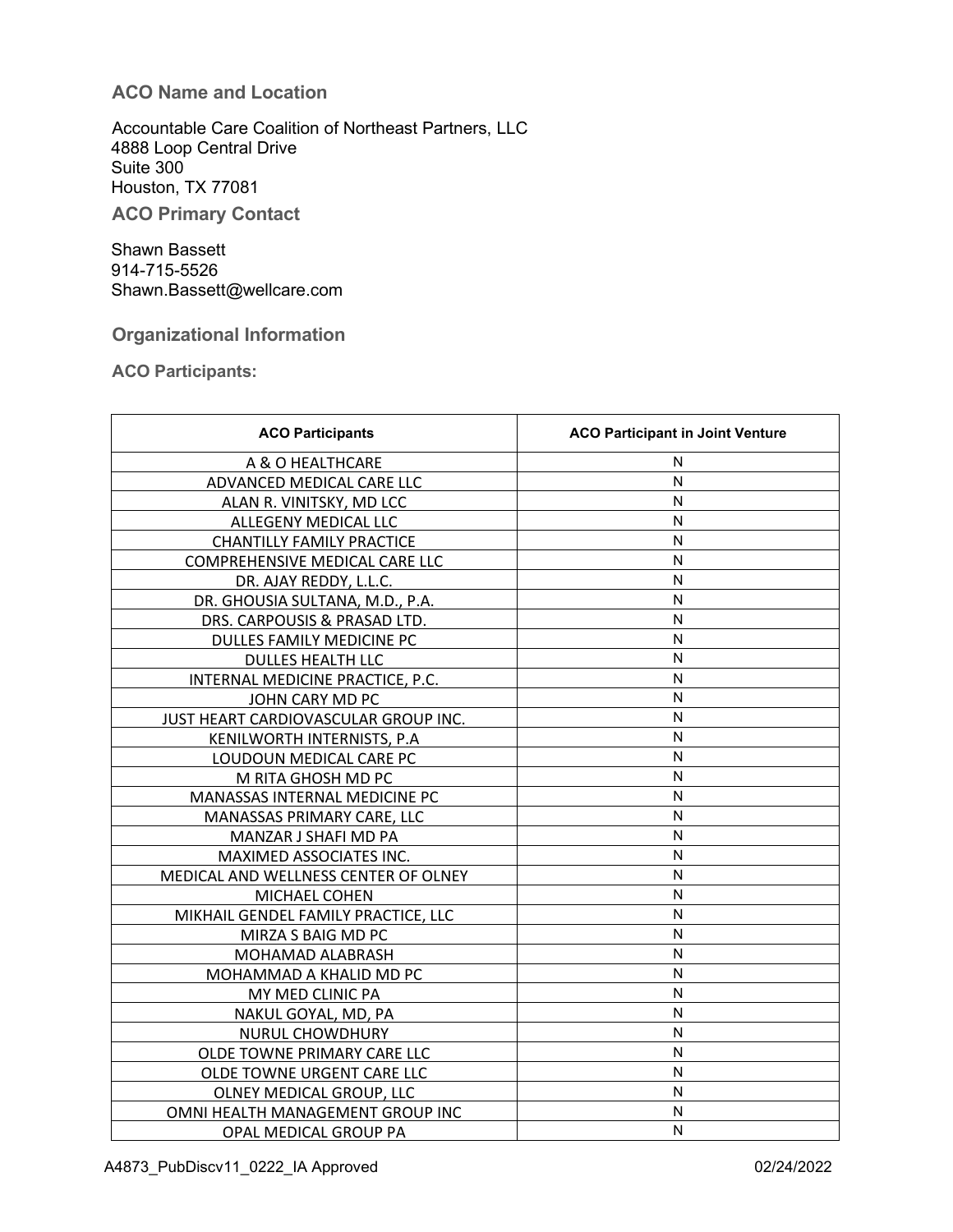| PETER SHERER                            | N |
|-----------------------------------------|---|
| PRIMARY AND ALTERNATIVE MEDICINE CTR PA | N |
| RAIQA MUNIS MD PC                       | N |
| RIDGEVIEW INTERNAL MEDICINE LLC         | N |
| ROCKVILLE MEDICAL CARE LLC              | N |
| RODOLFO E FERNANDEZ MD PA               | N |
| ROSEU MEDICAL CENTER, LLC               | N |
| SAH CONSULTING INC                      | N |
| SATISH ANGRA, M.D., P.C.                | N |
| SHAHID MAHMOOD MD, FAMILY PRACTICE PA   | N |
| SUNFLOWER HEALTH & WELLNESS CONSULTANTS | N |
| SUNITHA BHOGAVILLI MD PC                | N |
| SURESH K GUPTA M.D. P.A.                | N |
| <b>TANVIR PASHA</b>                     | N |
| <b>THOMAS JOSEPH</b>                    | N |
| TONY VARGHESE MD PA LLC                 | N |
| TOTAL FAMILY CARE LLC                   | N |
| TRUSTED AND INNOVATIVE HEALTHCARE LLC   | N |
| VINU GANTI M.D., P.C.                   | N |
| VIRGINIA URGENT & PRIMARY CARE LLC      | N |
| ZEUS PRIMARY CARE ASSOCIATES LLC        | N |

**ACO Governing Body:**

| <b>Member</b><br><b>Last Name</b> | <b>Member</b><br><b>First Name</b> | <b>Member</b><br><b>Title/Position</b> | <b>Member's Voting</b><br>Power (Expressed as<br>a percentage or<br>number) | <b>Membership</b><br><b>Type</b>                | <b>ACO Participant</b><br><b>Legal Business</b><br>Name and D/B/A, if<br>applicable |
|-----------------------------------|------------------------------------|----------------------------------------|-----------------------------------------------------------------------------|-------------------------------------------------|-------------------------------------------------------------------------------------|
| Ajmal                             | Farzana                            | M.D., Voting<br>Member                 | 15%                                                                         | <b>ACO Participant</b><br>Representative        | MY MED CLINIC PA                                                                    |
| Uzochukwu                         | Unegbu                             | M.D., Voting<br>Member                 | 15%                                                                         | <b>ACO Participant</b><br>Representative        | <b>ROSEU MEDICAL</b><br><b>CENTER, LLC</b>                                          |
| Ganti                             | Vinu                               | M.D., Voting<br>Member                 | 15%                                                                         | <b>ACO Participant</b><br>Representative        | VINU GANTI M.D<br>P.C.                                                              |
| <b>Munis</b>                      | Raiqa                              | M.D., Voting<br>Member                 | 15%                                                                         | <b>ACO Participant</b><br>Representative        | RAIQA MUNIS MD<br><b>PC</b>                                                         |
| Alabrash                          | Mohamad                            | M.D., Voting<br>Member                 | 15%                                                                         | <b>ACO Participant</b><br>Representative        | <b>MOHAMAD</b><br><b>ALABRASH</b>                                                   |
| Hemeng                            | Yvette                             | <b>Voting Member</b>                   | 23%                                                                         | Other: ACO<br>Affiliate (CHS)<br>Representative | N/A                                                                                 |
| Tovar                             | Lucila                             | <b>Voting Member</b>                   | 2%                                                                          | Medicare<br>Beneficiary<br>Representative       | N/A                                                                                 |

# **Key ACO Clinical and Administrative Leadership:**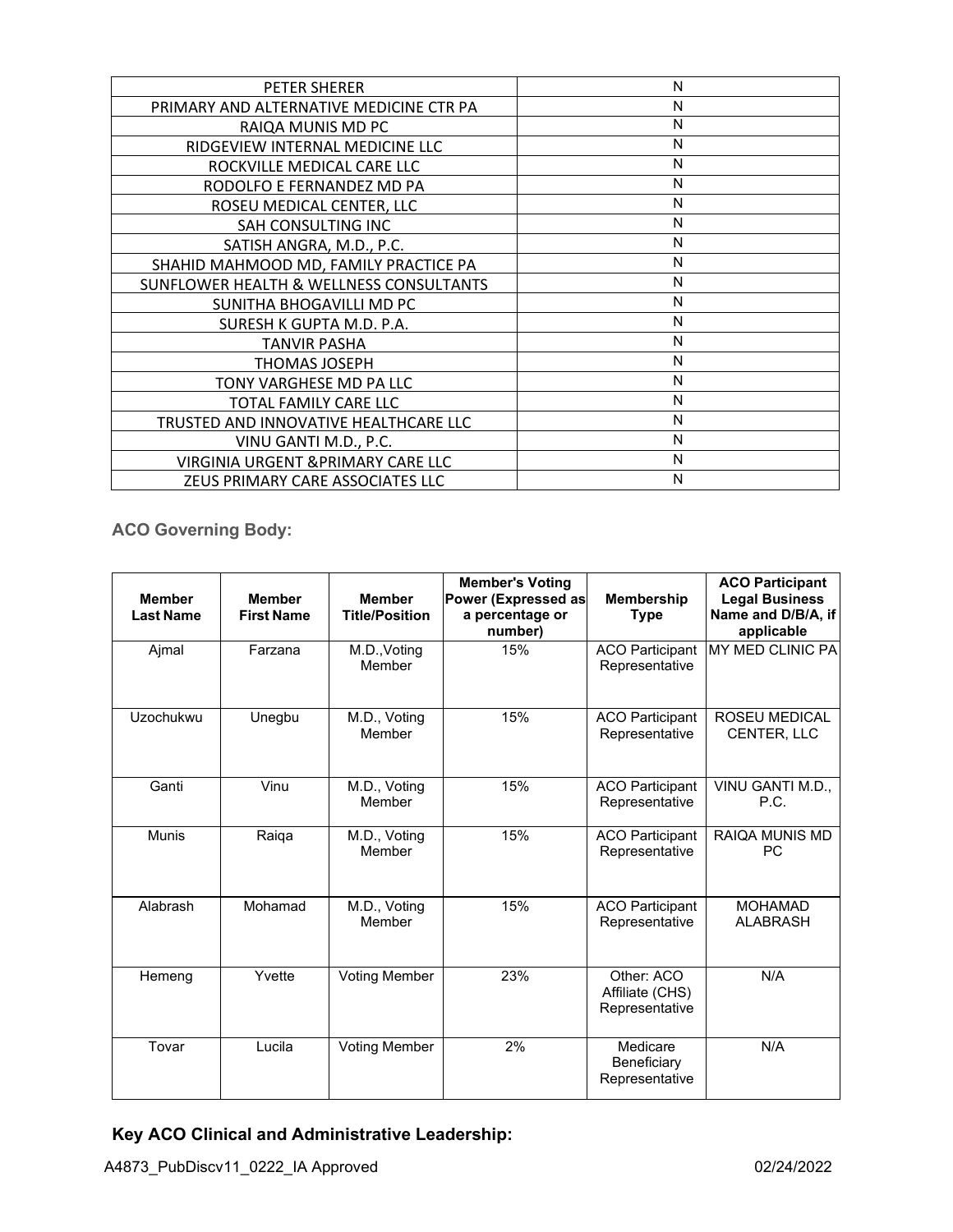ACO Executive: Shawn Bassett Medical Director: Farzana Ajmal, M.D. Compliance Officer: Lori-Don Gregory Quality Assurance/Improvement Officer: Farzana Ajmal, M.D.

### **Associated Committees and Committee Leadership:**

| <b>Committee Name</b>                     | <b>Committee Leader Name and Position</b> |
|-------------------------------------------|-------------------------------------------|
| Management Committee                      | Yvette Hemeng, Chair                      |
| Quality Improvement and Care Coordination | Farzana Ajmal, M.D.                       |

## **Types of ACO Participants, or Combinations of Participants, That Formed the ACO:**

• Networks of individual practices of ACO professionals

**Shared Savings and Losses**

**Amount of Shared Savings/Losses:**

- First Agreement Period
	- o Performance Year 2020, N/A

**Shared Savings Distribution:**

- First Agreement Period
	- o Performance Year 2020
		- **Proportion invested in infrastructure: N/A**
		- **Proportion invested in redesigned care processes/resources: N/A**
		- **Proportion of distribution to ACO participants: N/A**

**Quality Performance Results**

**2020 Quality Performance Results:**

| <b>ACO</b><br>Quality<br><b>Measure</b><br><b>Number</b> | <b>Measure Name</b>                                                                              | Rate  | <b>ACO Mean</b> |
|----------------------------------------------------------|--------------------------------------------------------------------------------------------------|-------|-----------------|
| $ACO-43$                                                 | Ambulatory Sensitive Condition Acute Composite (AHRQ*<br>Prevention Quality Indicator (PQI) #91) | 0.93  | 0.95            |
| ACO-13                                                   | Falls: Screening for Future Fall Risk                                                            | 84.78 | 84.97           |
| $ACO-14$                                                 | Preventive Care and Screening: Influenza Immunization                                            | 88.35 | 76.03           |
| <b>ACO-17</b>                                            | Preventive Care and Screening: Tobacco Use: Screening and<br><b>Cessation Intervention</b>       | 85.71 | 81.67           |
| ACO-18                                                   | Preventive Care and Screening: Screening for Clinical Depression<br>and Follow-up Plan           | 82.72 | 71.46           |
| ACO-19                                                   | <b>Colorectal Cancer Screening</b>                                                               | 67.01 | 72.59           |
| ACO-20                                                   | <b>Breast Cancer Screening</b>                                                                   | 72.43 | 74.05           |
| $ACO-42$                                                 | Statin Therapy for the Prevention and Treatment of Cardiovascular<br>Disease                     | 88.76 | 83.37           |